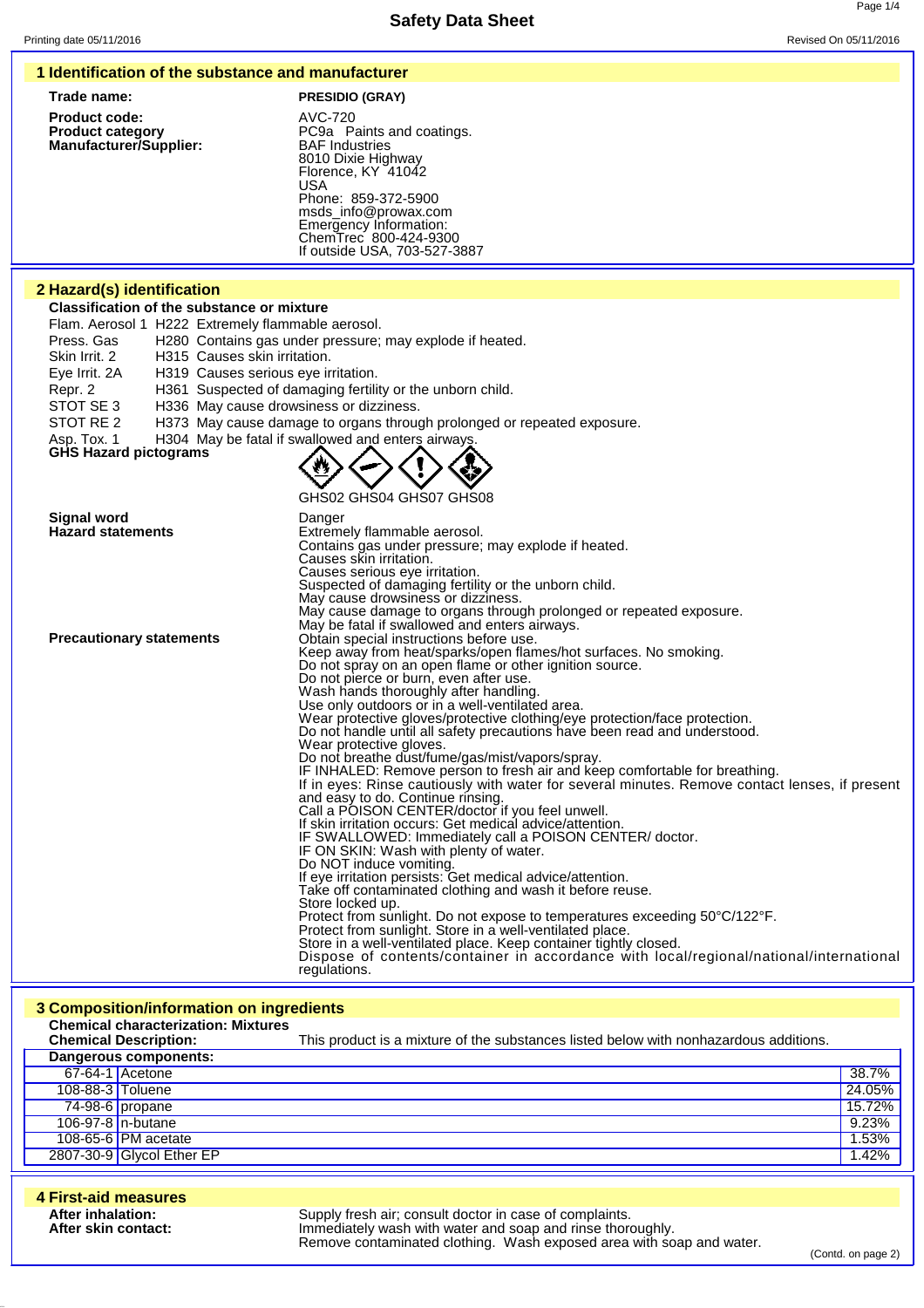**Safety Data Sheet**

╞

Ļ

| Printing date 05/11/2016                                               | Revised On 05/11/2016                                                                                                  |  |
|------------------------------------------------------------------------|------------------------------------------------------------------------------------------------------------------------|--|
| Trade name: PRESIDIO (GRAY)                                            |                                                                                                                        |  |
|                                                                        |                                                                                                                        |  |
|                                                                        | (Contd. of page 1)                                                                                                     |  |
| After eye contact:                                                     | Rinse opened eye for several minutes under running water. If symptoms persist, consult a<br>doctor.                    |  |
| After swallowing:                                                      | Rinse out mouth and then drink plenty of water.                                                                        |  |
| Most important symptoms and                                            | Rinse mouth with water. Do not induce vomiting.                                                                        |  |
| effects:                                                               | <b>Dizziness</b>                                                                                                       |  |
| Indication of any immediate medical                                    |                                                                                                                        |  |
| attention needed:                                                      | No further relevant information available.                                                                             |  |
|                                                                        |                                                                                                                        |  |
| <b>5 Fire-fighting measures</b>                                        |                                                                                                                        |  |
| <b>Extinguishing agents:</b><br><b>Special hazards:</b>                | CO2, extinguishing powder or water spray. Fight larger fires with water spray.<br>Can form explosive gas-air mixtures. |  |
| Protective equipment for                                               |                                                                                                                        |  |
| firefighters:                                                          | A respiratory protective device may be necessary.                                                                      |  |
|                                                                        |                                                                                                                        |  |
| <b>6 Accidental release measures</b>                                   |                                                                                                                        |  |
| <b>Personal precautions, protective</b>                                |                                                                                                                        |  |
| equipment and emergency<br>procedures:                                 | Wear protective equipment. Keep unprotected persons away.                                                              |  |
|                                                                        | Use respiratory protective device against the effects of fumes/dust/aerosol.                                           |  |
| <b>Methods and material for</b>                                        |                                                                                                                        |  |
| containment and cleaning up:                                           | Ensure adequate ventilation.<br>Dispose contaminated material as waste according to section 13.                        |  |
|                                                                        |                                                                                                                        |  |
| <b>7 Handling and storage</b>                                          |                                                                                                                        |  |
| <b>Precautions for safe handling</b>                                   | Use only in well ventilated areas.                                                                                     |  |
| <b>Storage requirements:</b>                                           | Keep away from sources of heat and direct sunlight. Do not warehouse in subfreezing                                    |  |
|                                                                        | conditions. Store locked up.                                                                                           |  |
|                                                                        |                                                                                                                        |  |
| 8 Exposure controls/personal protection                                |                                                                                                                        |  |
| Components with limit values that require monitoring at the workplace: |                                                                                                                        |  |
| 67-64-1 Acetone                                                        |                                                                                                                        |  |
| <b>PEL (United States GHS)</b>                                         | Long-term value: 2400 mg/m <sup>3</sup> , 1000 ppm                                                                     |  |
| <b>REL (United States GHS)</b><br>TLV (United States GHS)              | Long-term value: 590 mg/m <sup>3</sup> , 250 ppm                                                                       |  |
|                                                                        | Short-term value: 1187 mg/m <sup>3</sup> , 500 ppm<br>Long-term value: 594 mg/m <sup>3</sup> , 250 ppm                 |  |
| BEI                                                                    |                                                                                                                        |  |
| 108-88-3 Toluene                                                       |                                                                                                                        |  |
| <b>PEL (United States GHS)</b>                                         | Long-term value: 200 ppm<br>Ceiling limit value: 300; 500* ppm                                                         |  |
|                                                                        | *10-min peak per 8-hr shift                                                                                            |  |
| <b>REL (United States GHS)</b>                                         | Short-term value: 560 mg/m <sup>3</sup> , 150 ppm                                                                      |  |
|                                                                        | Long-term value: $375 \text{ mg/m}^3$ , 100 ppm                                                                        |  |
| <b>TLV (United States GHS)</b><br>BEI                                  | Long-term value: 75 mg/m <sup>3</sup> , 20 ppm                                                                         |  |
| 74-98-6 propane                                                        |                                                                                                                        |  |
| <b>PEL (United States GHS)</b>                                         | Long-term value: 1800 mg/m <sup>3</sup> , 1000 ppm                                                                     |  |
| <b>REL (United States GHS)</b>                                         | Long-term value: 1800 mg/m <sup>3</sup> , 1000 ppm                                                                     |  |
| TLV (United States GHS)                                                | refer to Appendix F inTLVs&BEIs book; NIC-EX                                                                           |  |
| 106-97-8 n-butane                                                      |                                                                                                                        |  |
| <b>REL (United States GHS)</b>                                         | Long-term value: 1900 mg/m <sup>3</sup> , 800 ppm                                                                      |  |
| TLV (United States GHS)<br>NIC-EX                                      | Short-term value: (2370) mg/m <sup>3</sup> , (1000) ppm                                                                |  |
| 108-65-6 PM acetate                                                    |                                                                                                                        |  |
| WEEL (United States GHS) Long-term value: 50 ppm                       |                                                                                                                        |  |
| Ingredients with biological limit values:                              |                                                                                                                        |  |
| 67-64-1 Acetone                                                        |                                                                                                                        |  |
| BEI (United States GHS) 50 mg/L                                        |                                                                                                                        |  |
| Medium: urine<br>Time: end of shift                                    |                                                                                                                        |  |
|                                                                        | Parameter: Acetone (nonspecific)                                                                                       |  |
|                                                                        | (Contd. on page 3)                                                                                                     |  |
|                                                                        |                                                                                                                        |  |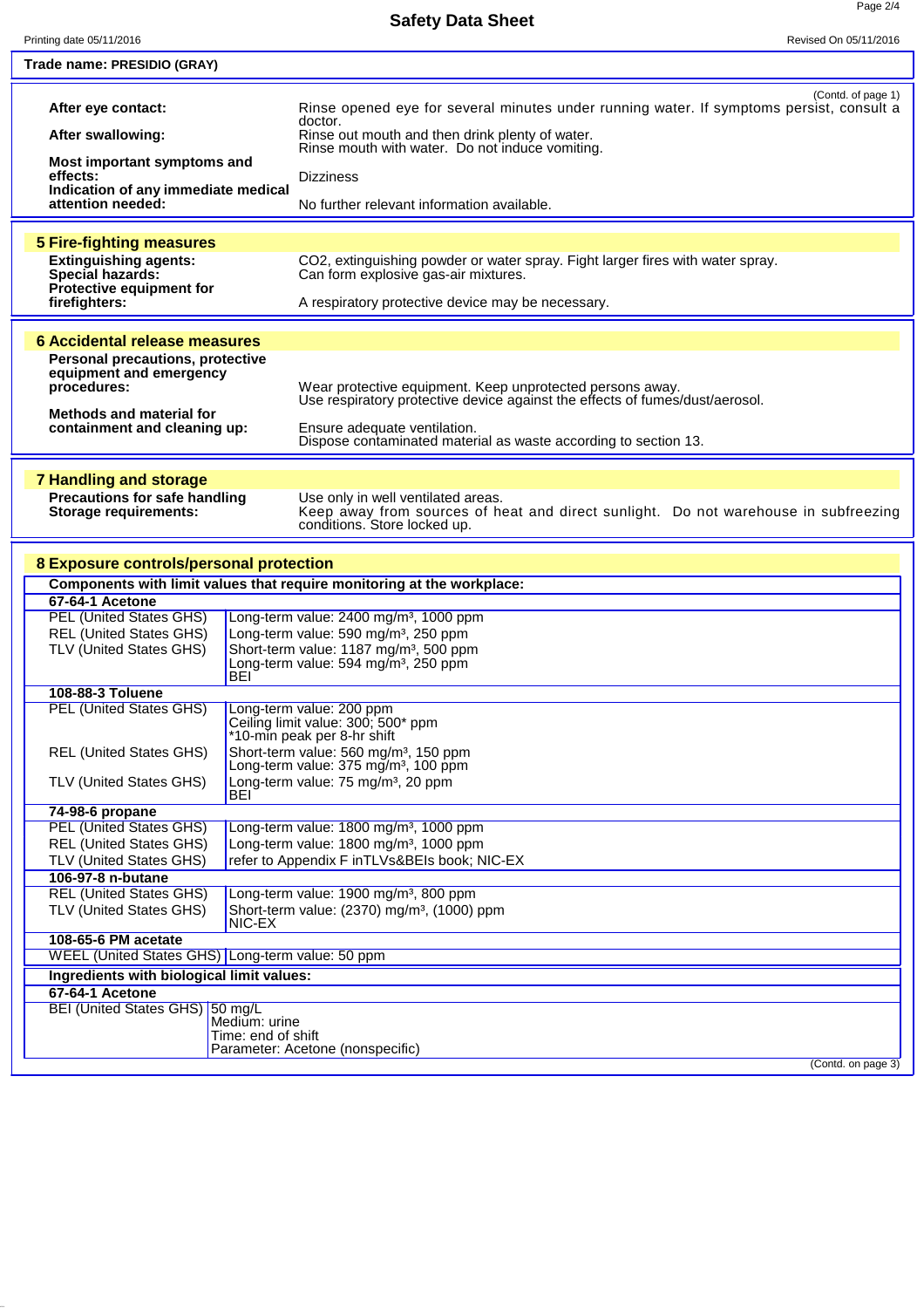**Safety Data Sheet**

Page 3/4

## **Trade name: PRESIDIO (GRAY)**

|                                   | (Contd. of page 2)                                                                                                                                                                                                                                                                                               |
|-----------------------------------|------------------------------------------------------------------------------------------------------------------------------------------------------------------------------------------------------------------------------------------------------------------------------------------------------------------|
| 108-88-3 Toluene                  |                                                                                                                                                                                                                                                                                                                  |
| BEI (United States GHS) 0.02 mg/L | Medium: blood<br>Time: prior to last shift of workweek<br>Parameter: Toluene                                                                                                                                                                                                                                     |
|                                   | $0.03$ mg/L<br>Medium: urine<br>Time: end of shift<br>Parameter: Toluene                                                                                                                                                                                                                                         |
|                                   | 0.3 mg/g creatinine<br>Medium: urine<br>Time: end of shift<br>Parameter: o-Cresol with hydrolysis (background)                                                                                                                                                                                                   |
| <b>Hygienic protection:</b>       | Keep away from foodstuffs and animal feed. Wash hands after use.<br>Immediately remove all soiled and contaminated clothing.<br>Wash hands after use.<br>Avoid contact with the eyes and skin.<br>Do not eat or drink while working.                                                                             |
| <b>Breathing equipment:</b>       | A respirator is generally not necessary when using this product outdoors or in large open areas.<br>In cases where short and/or long term overexposure exists, a charcoal filter respirator should be<br>worn. If you suspect overexposure conditions exist, please consult an authority on chemical<br>hygeine. |
| Hand protection:                  | Nitrile gloves.<br>Protective gloves. The glove material must be impermeable and resistant to the substance.                                                                                                                                                                                                     |
| Eye protection:                   | Tightly sealed goggles                                                                                                                                                                                                                                                                                           |

## **9 Physical and chemical properties**

| Appearance:<br>Odor:<br><b>Odor threshold:</b>                                                                                                     | Aerosol.<br>Aromatic<br>Not determined.                                                            |
|----------------------------------------------------------------------------------------------------------------------------------------------------|----------------------------------------------------------------------------------------------------|
| pH-value:                                                                                                                                          | Not determined.                                                                                    |
| Melting point/Melting range                                                                                                                        | Undetermined.                                                                                      |
| <b>Boiling point:</b>                                                                                                                              | $-44$ °C (-47 °F)                                                                                  |
| <b>Flash point:</b>                                                                                                                                | -19 °C (-2 °F)                                                                                     |
| Flammability (solid, gas):                                                                                                                         | Extremely flammable.                                                                               |
| <b>Decomposition temperature:</b>                                                                                                                  | Not determined.                                                                                    |
| <b>Auto igniting:</b>                                                                                                                              | Product is not self-igniting.                                                                      |
| Danger of explosion:                                                                                                                               | In use, may form flammable/explosive vapour-air mixture.                                           |
| <b>Lower Explosion Limit:</b>                                                                                                                      | 1.7 Vol $%$                                                                                        |
| <b>Upper Explosion Limit:</b>                                                                                                                      | 10.9 Vol %                                                                                         |
| Vapor pressure:<br><b>Relative Density:</b><br>Vapor density<br><b>Evaporation rate</b><br>Partition coefficient: n-octonal/water: Not determined. | Not determined.<br>Between 0.77 and 0.85 (Water equals 1.00)<br>Not determined.<br>Not applicable. |
| Solubility:                                                                                                                                        | Not determined.                                                                                    |
| <b>Viscosity:</b>                                                                                                                                  | Not determined.                                                                                    |
| <b>VOC content:</b>                                                                                                                                | 612.3 $g/l / 5.11$ lb/gl                                                                           |
| VOC content (less exempt solvents):                                                                                                                | 52.5 %                                                                                             |
| <b>MIR Value:</b>                                                                                                                                  | 1.39                                                                                               |
| Solids content:                                                                                                                                    | 8.9%                                                                                               |

## **10 Stability and reactivity**

| <b>Reactivity:</b>                  | Stable at normal temperatures.                                                     |  |
|-------------------------------------|------------------------------------------------------------------------------------|--|
| <b>Conditions to avoid:</b>         | Do not allow can to exceed 120 degrees Fahrenheit. Do not warehouse in subfreezing |  |
|                                     | temperatures.                                                                      |  |
| <b>Chemical stability:</b>          | Not fully evaluated.                                                               |  |
| Possibility of hazardous reactions: | No dangerous reactions known.                                                      |  |
| Incompatible materials:             | No further relevant information available.                                         |  |
| Hazardous decomposition:            | No dangerous decomposition products known.                                         |  |

| <b>11 Toxicological information</b>                      |      |                                        |                                        |                    |
|----------------------------------------------------------|------|----------------------------------------|----------------------------------------|--------------------|
| LD/LC50 values that are relevant for classification:     |      |                                        |                                        |                    |
| 106-97-8 n-butane                                        |      |                                        |                                        |                    |
|                                                          |      | Inhalative $LC50/4 h   658 mg/l$ (rat) |                                        |                    |
| 108-65-6 PM acetate                                      |      |                                        |                                        |                    |
| Oral                                                     | LD50 | 8500 mg/kg (rat)                       |                                        |                    |
|                                                          |      | Inhalative LC50/4 h 35.7 mg/l (rat)    |                                        |                    |
| Information on toxicological effects: No data available. |      |                                        |                                        |                    |
| <b>Skin effects:</b>                                     |      |                                        | Irritant to skin and mucous membranes. |                    |
| Eye effects:                                             |      |                                        | Irritating effect.                     | (Contd. on page 4) |